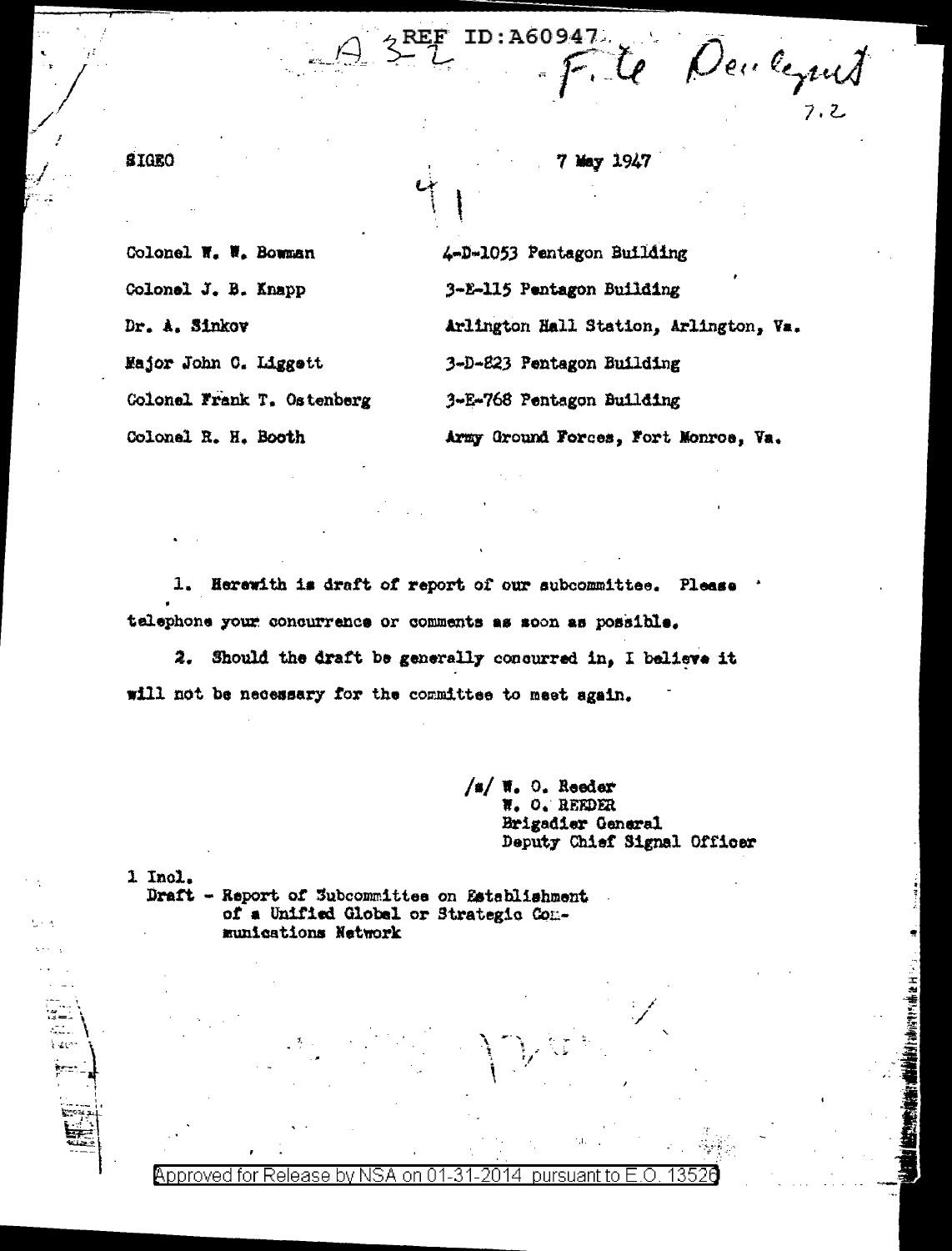## A6094

7 May 1947

**SIGEO** 

÷.

ĕ

Report of Subcommittee on Establishment of a Unified Global **SUBJECT:** or Strategic Communications Natwork

1. PROBLEM PRESENTED. a. The subcommittee appointed to consider the above subject, concerned itself with the following germane excerpts from Dr. Bowles's memorandum and its attached paper:

- In the interest of national security we should work toward the realization of a unified global network designed to satisfy the administrative needs of Army, Navy, and Air."
- " It would also be the function of this network to make avallable along its routes channels for global weather, air transport control, intercommand, and other communications services. The user would have complete control of the terminals of these "leased" channels. This service by the global net would not be a bar to the installation by the user of communications facilities where the global network does not extend. These strategic networks would be exempt from theater control."
- In fixed point-to-point communications, of which this global network is illustrative, we should make the utmost use of our commercial communications resources, which are acknowledged experts in this field. They would sarve not simply as purveyors of equipment, individual talent, and manpower but as organic entities. Particularly in the event of energency, by contract they would take over the technical planning, engineering, installation, maintenance, and operation of this facility."
- The operation of this global communication system should be under an individual rather than committee command authority, answerable directly to the Secretary of Kational Defense or to the Joint Chiefs of Staff. Concaivably, this network would be made up of integrated components operated by the individual services."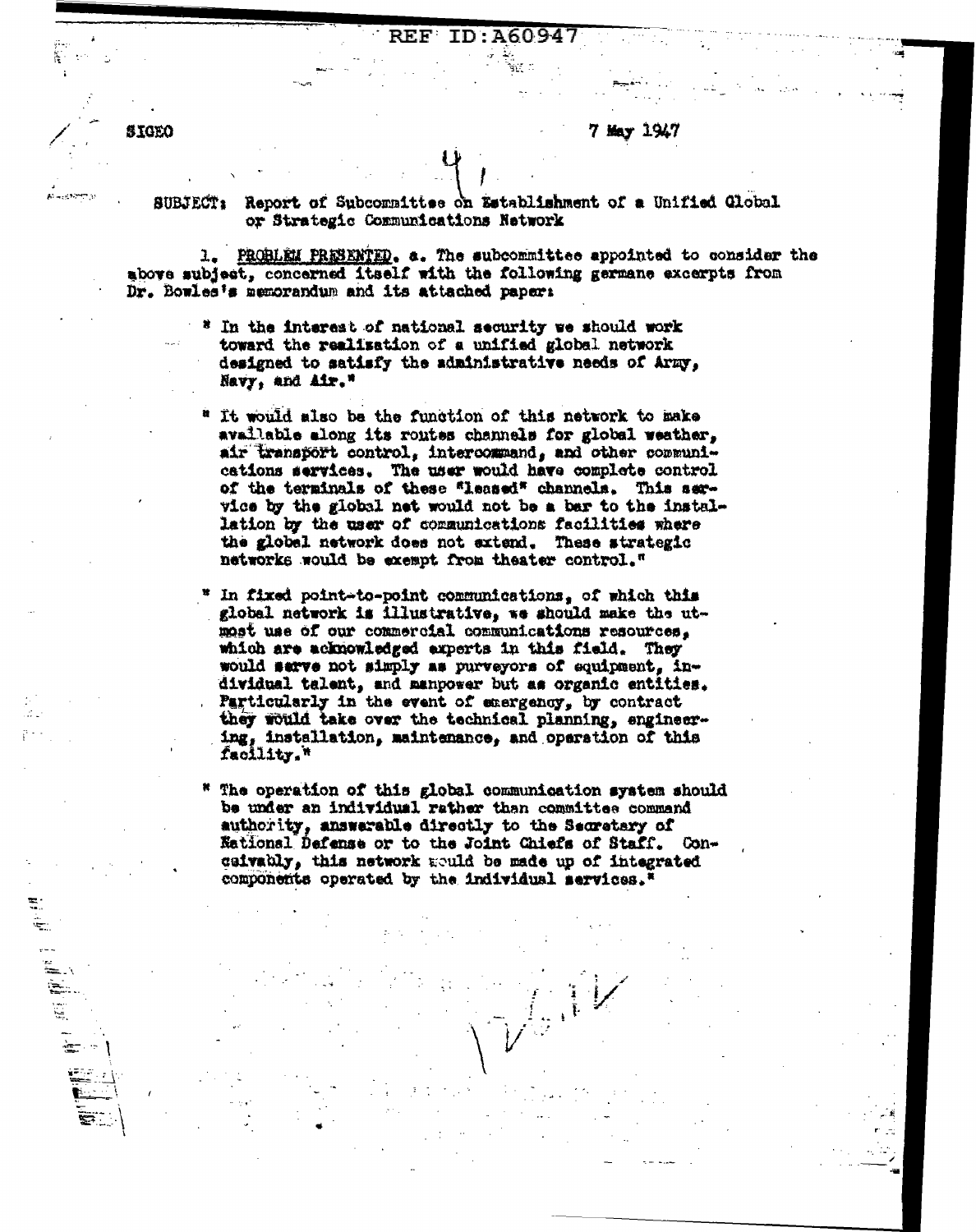- Responsibility for the operation of the Army Communications Sarvice - what is logically axpanded into a component of the global network (described under I) - is not a logical function of Supply. The Commander of this net should be assoclated with a normal operating organization."
- " Although the individual tactical commanders must have control of their local or tactical communications, allowance must be made for possible interconnection with the global net. This applies to main trunks and particularly where the global network is extended forward with the advance of forces."

والسرارية

STAR BALLA

- " One of the prerequisites in the field of communications will be a single global or strategic communications net. The least that the merger of Army, Navy, and Air should schieve is the over-all direction of alectrical communications, which will insure a single global net at the disposal of the Commander in Chief, his Secretaries, and his Chiefs of Staff for the administration of world-wide military operations. Forewarned as we are of the tempo of any future war, it is inconceivable that this nation could tolerate as a part of its over-all security structure individual communications nets for the three primary branches of the armed forces. Coordination is no substitute for command, particularly when immediate action is vital."
- " At the same time much a global net must be planned to sarve not only the over-all command, but also the many specialized operations which depend on global coordination. Sufficient "spare" or "private" lines must be available for use by the Air Transport Command for traffic control, by the weather sarvices for global weather reporting, by Army, Havy, and Air commands for extensive operations like those of the 20th Air Force during the last war, by the intelligence services and the State Department for the rapid transmission of special information, and by other agencies which operate on a global scope. These channels would be leased to the using agencies, thus making unnecessary large scale independent installations of long distance communications facilities. With full operational control of the channel and its terminal equipment, the using agencies will, in effect, have their own communications system."
- \* Such a strategic net involves fixed point-to-point communications in which several of our commercial organizations are expert. Companies like Bell, RCA, Mackay, Tropical Radio, and others are in fact sore expert than we can ever hope to be. To neglect these civilian resources and their possible contributions to the field of military communications as organic elements would lead to unnecessary duplication and retard progress."

 $\overline{2}$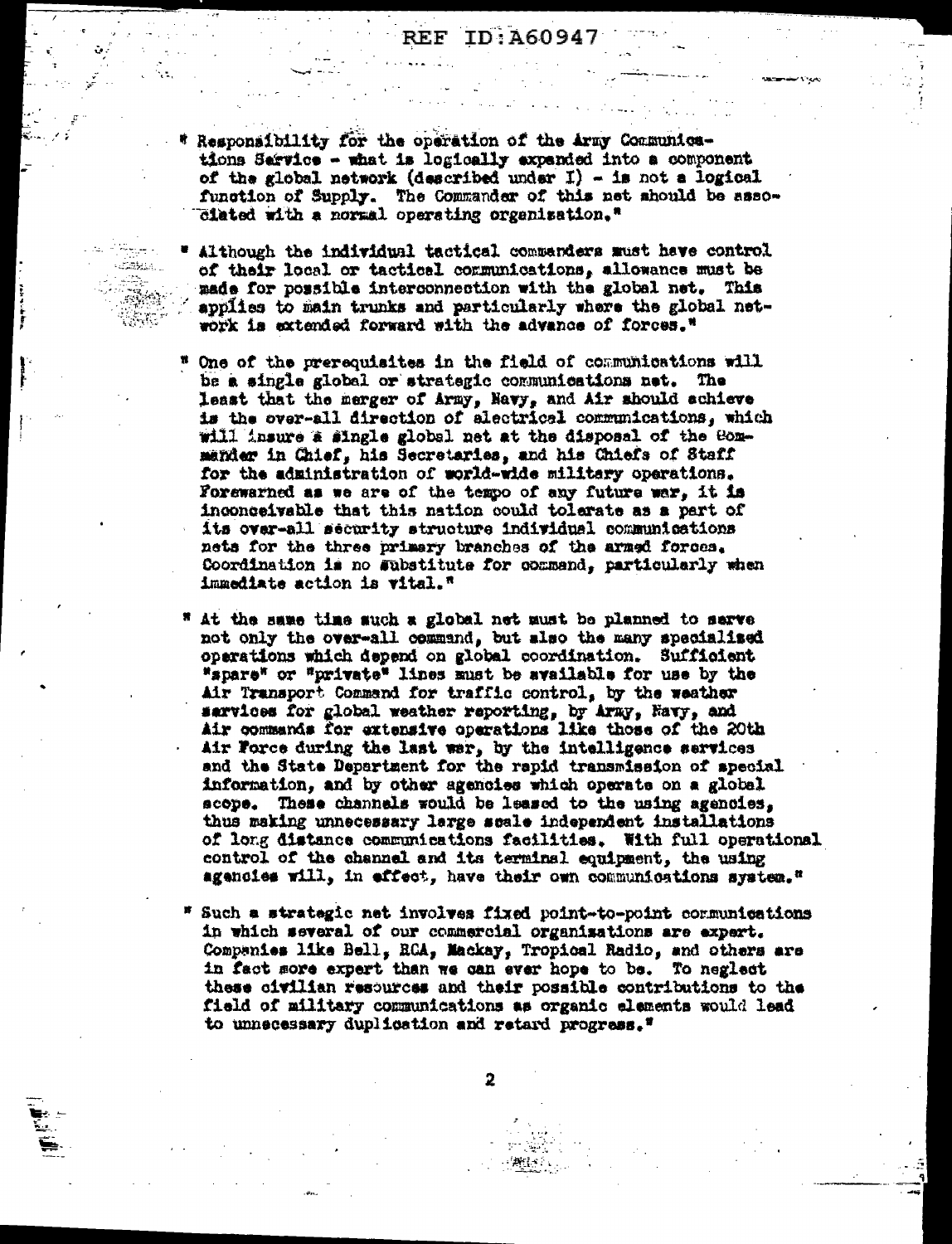$\mathbf{F}$  and  $\mathbf{F}$ 

 $\overline{a}$ 

Therefore, not only must both types of communications nets be independent and complementary at the same time, but they must be interconnectable."

b. Summarizing. Dr. Bowles proposes as objectives for the War Department, a unified global communication network which should "lease" channels to other users when its routes coincided with such users' routes, the system to operate under an individual rather than under a committee, the operator not to be under control of the supply function of the War Department, and the system to be interconnectable where possible to tactical systems. A further objective proposed is the operation of the global system by contract with commercial communication companies.

2. DISCUSSION. a. The global network. The War Department developed during World War II the greatest global communication network the world had ever known, capable of handling more than fifty million words a day. This network has shrunk with the termination of the war and the demobilization. However, it still exists, and the Chief Signal Officer is charged in Circular 105-5-1, 1947 with the operation of this network. The principle of a single global network for command and administration is also stated clearly in peragraph 6 of MEMORANDUM dated 4 April 1946. Subject: "Statement of Approved Policies to Effect Increased Autonomy of the Army Air Forces within the War Department Structure." A War Department Board to restate signal communication doctrine has submitted its proposed doctrine to the Chief of Staff with the concurrence of the Army Air Forces and the Army Ground Forces. This proposed doctrine restates in paragraph 26 the principle of having a single global communications network. It is obvious that continuing War Department policy and objective is a single unified global communications network.

b. The global network should "lease" channels to other users. This was done to a limited extent during World War II, although the scarcity of aulti-channel equipment did not encourage this practice. However, this principle is strongly stated in the proposed signal communication doctrine referred to above. Paragraph 7 of that document is a full exposition of the allocation of channels: such allocation is applicable generally in signal communication systems and not meraly to the global network. The Chief Signal Officer and the Air Communications Officer prepared a list of joint questions and answers concerning signal communication under unification; these questions and answers embodied a statement of the principle of "leasing" or allocation of communication channels. The policy implicit in these agreed joint questions and answers was adopted by the Hall Board on unification and with the approval of that Board's report, such policy is the War Department policy. Dr. Bowles's proposed objective of "leasing" circuits is and has been for some time the War Department's objective.

(1) 1990年(1990年) 1990年(1990年) 1990年) 1990年(1990年) 1990年) 1990年(1990年) 1990年) 1990年(1990年) 1990年(1990年) 1990年(1<br>1990年) 1990年(1990年) 1990年(1990年) 1990年(1990年) 1990年(1990年) 1990年(1990年) 1990年(1990年) 1990年(1990年) 1990年(1

ş.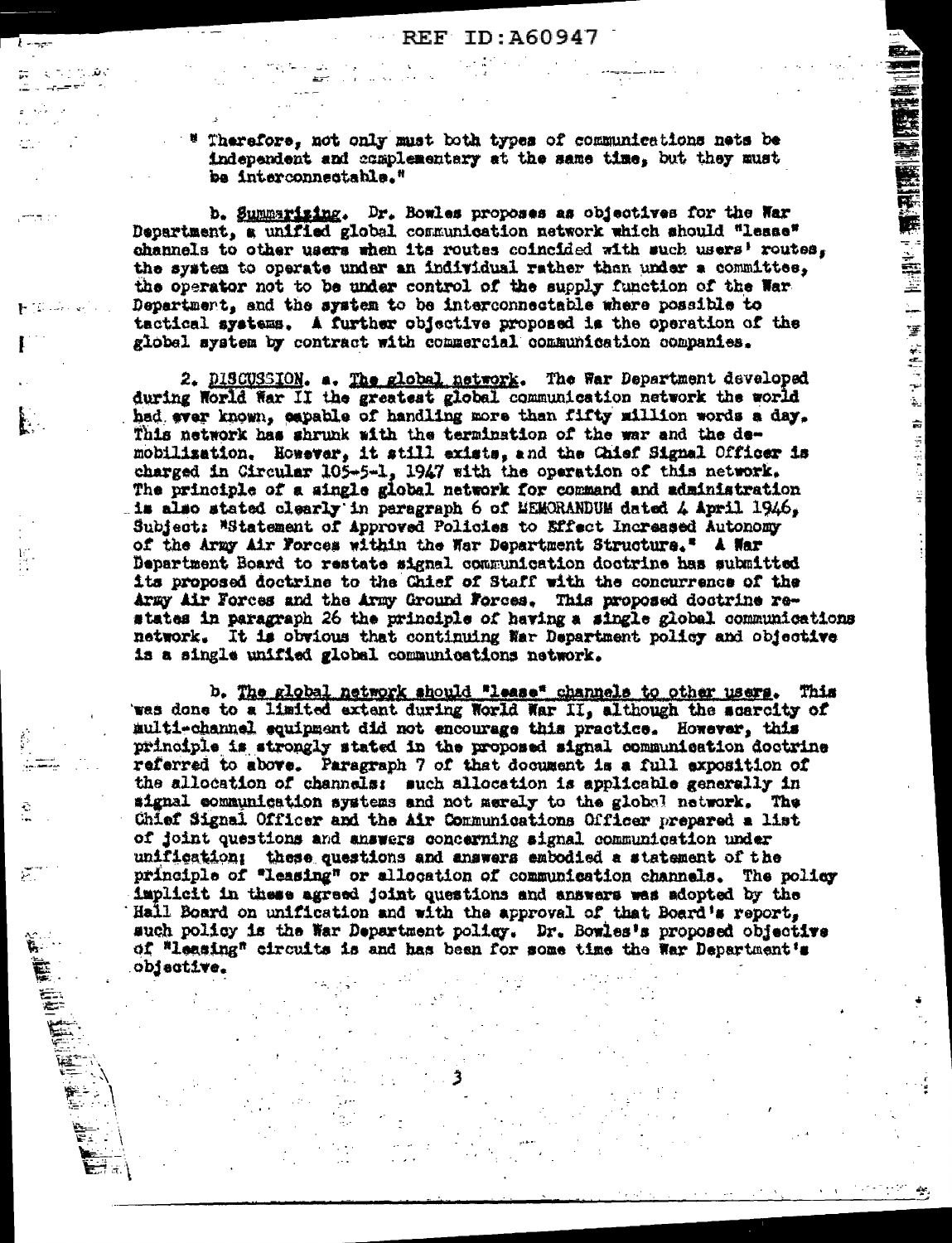REF ID: A60947

c. Global Communication system under unification. After agreeing on the joint questions and answers for the Hall Board referred to above. the Chief Signal Officer and the Air Communications Officer visited the Chief of Naval Communications and his Staff to explain to them the principles thus agreed to in the War Department. The Chief of Naval Communications has indicated general agreement with those principles and a committee under the Joint Communications Board is presently engaged in writing in explicit form the principles to guide the unification of communications among the three services.

- $(1)$  In the unification process, the global system must consist initially of the existing global systems of the Army and the Navy. These have each their own physical facilities and personnel at the present time and such facilities cannot be abandoned in order to produce unified system: they can be operated so as to eliminate any duplication, exchange traffic, and utilize uniform methods and procedures. Work to this end has long been in progress. Personnel cannot be combined to form a single system unless there is a single commander of all the armed forces. There is no question but that signal communication operates most effectively as a monopoly but so long as the services exist on a coordinate level and without a single commander, it appears impracticable to organize a single Long Lines Service to operate a completely unified global network. Any possible organization must parallel the command setup of the three services which will head up in the Joint Chiefs of Staff. It is, therefore, the objective of the War Department to operate a global communication system under unification by the principle of cross servicing and under the control of the Joint Communications Board.
- (2) The objective of a single head for the global communication service does not now appear practicable and will not be until the command setup of the Joint Chiefs of Staff is superseded by a single commender for all of the armed services. In the meantime, the objective of the War Department is as close to single control as is now possible.

d. Operation of global communications is not a supply function.

\* The signal communication doctrine proposed by the War Department Signal Communication Doctrine Board makes it very clear that responsibility for signal communications is not a supply function. Coordination of signal communication operations is clearly to be done with G-3 (Director of Plans and Operations in the War Department)."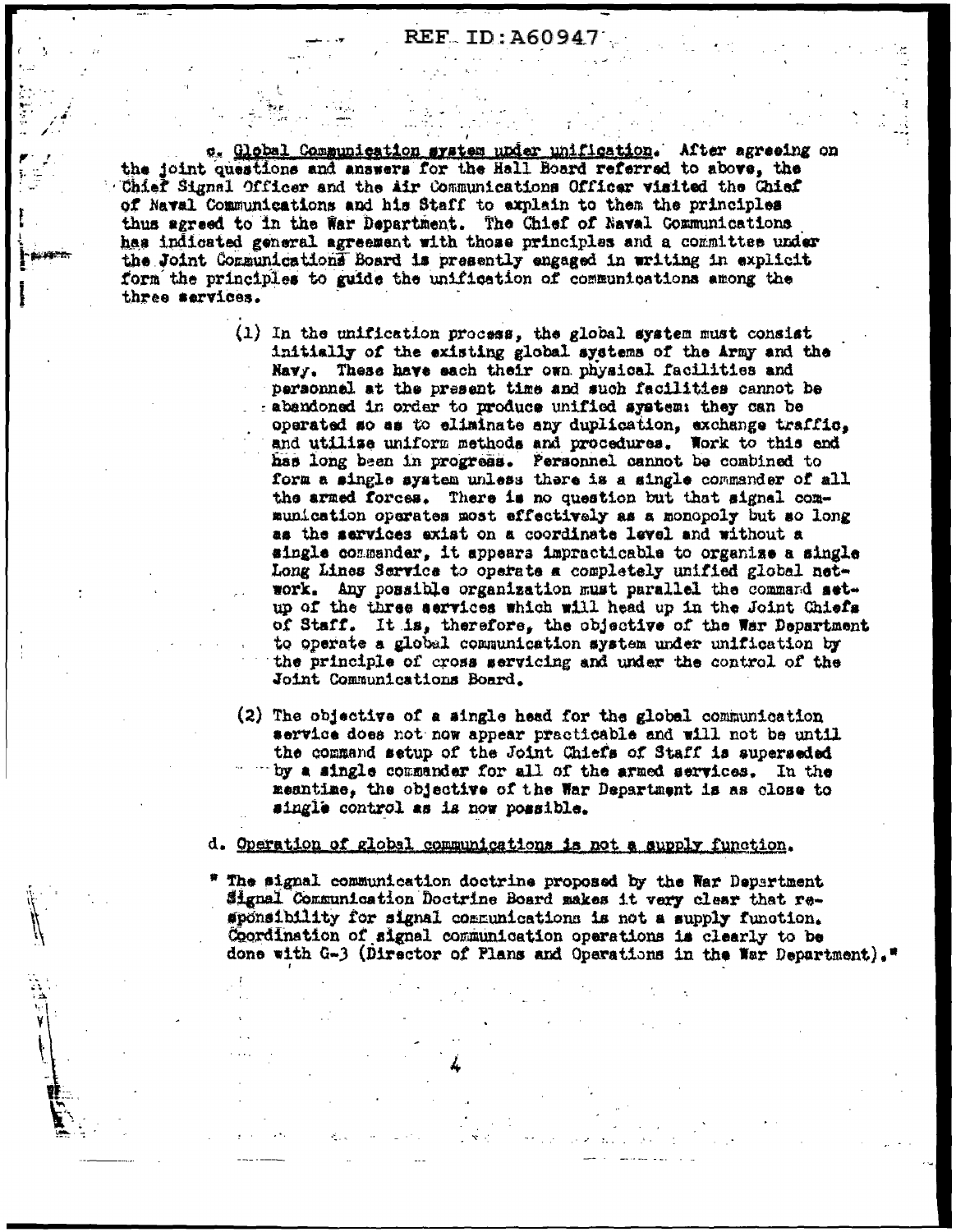As for as the Army Communications Service is concerned, the Chief of that service has a normal operating organization. He is responsible to the Chief Signal Officer who in turn is responsible in this matter to the Chief of Staff."

REF

ID: A6094

So clearly is this responsibility of Plans and Operations for operation of signal communication understood that the responsibility remained so in spite of the existence of a command channel that denied it. When the Army was reorganized into the AAF, the AGF, and the ASF, the Chief Signal Officer was placed under ASF. However, the Chief of Staff and the OPD continued to deal directly with the Chief Signal Officer in matters of planning and operation, bypassing the Commanding General, ASP. The latter did not protest. This irregular Command situation was cleared when Circular 138, #.D. 1946 aliminated the ASF."

It is not the objective of the War Department to subordinate communication to the supply function.

**e.** Allowance wust be made for interconnection of the global system with tactical aystems. During World War II, message traffic passed to and from tactical systems and the global network. Direct interconnection was not always possible; equipment was not sufficiently integrated to permit it. The present Signal Corps program of communication equipment development aims at complete interconnectability between aystems or parts of systems. The interconnection of tactical and global nets, either directly or indirectly, must always be possible and is the long time objective of the War Department.

f. The operation of the global system by contract with commercial companies. This proposed objective results in part from the belief that the commercial communication companies were not fully utilized during World War II.

> " It is and has been the War Department policy to make the utmost use of our commercial communications resources. The commercial companies furnished the cadres for affiliated communication units during the war and the War Department proposes to make even greater use of the affiliated system in the future. All of the key personnel which the companies could spare were commissioned and used to staff and operate the Army Command Net and to fill key positions in the signal communications setup. The demands made on the companies were carefully coordinated with them so that their services would not break down. The Bell system not only served the civilian needs but also furnished the entire domestic long lines network for the armed forces. The Signal Corps alone leased 400,000 circuit miles of American communication facilities during the war. The overseas terminals of the A.T.&T. Co. in New York and San Francisco were taken over and integrated into the global system: Bell personnel continued to operate and maintain these facilities. The entire network of Globe Wireless inc. was integrated. The Bull Committee, consisting of twelve top experts of the A.T.MT. Co. recommended by

> > **有关系 人民**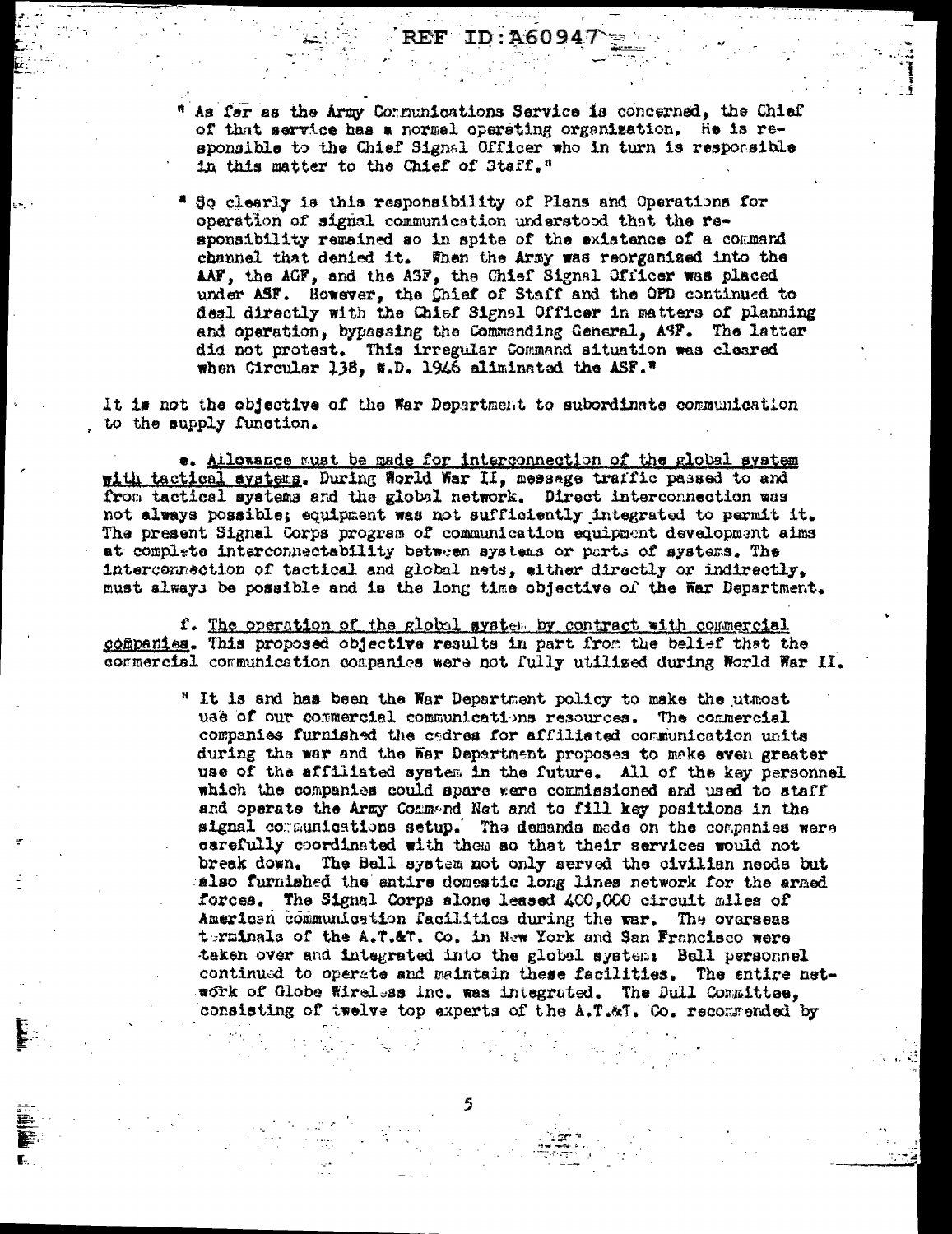**REF ID:A60947** 

Mr. McHugh, functioned constantly in high planning of systems. The Bell Talephone Laboratories devoted its research and development efforts almost entirely to armed forces work and the output of the Western Klectric Company was taken by the armed forces except for the trickle needed to maintain the civilian economy. The Ball system built thousands of miles of new toll plant to meet the needs of the armed forces. It installed and operated the post telephone systems in all new cantonments and in addition took over many post telephone systems at the request of the government. Besides these things, the commercial companies conducted instruction for the armed forces, wrote technical manuals and assisted informally in countless ways. Nor should it be forgotten that the non-key parsonnel of the commercial companies who were drafted rather than commissioned, were key personnel in the hundreds of signal communication units which served the armed forces. It is difficult to know how greater use could have been made of the commercial communication resources of the country."

" It is the policy of the War Department to make full use of the commercial companies by leasing communication channels from them and having them operate many domestic telephone systems. It is not the policy of the War Department to contract for overseas communications systems from the commercial companies. The reasons for this are many. First, no international circuits are owned at both ends by the commercial companies. Far Department communications would, therefore, be in the hends of foreigners at the distant and of each circuit. In time of wer, the War Department has not considered it wise to entrust the administration of signal communication security to civilian control. Commanders are very sensitive about their communications and prefer to have the personnel operating them directly under their control and not to be dependent upon the axecution of a commercial contract. There are seven companies operating in the overseas field and it would be difficult either to single out some for contract operation or to operate with as many as seven simulteneously. Any company selected for contract would need not only all its peacetime personnel but much more. To operate successfully, all its personnel, old and new, would have to be exempt from the draft: the policy of deferring all employees of a given company was considered and rejected in World War I, it was not even considered in World War II. Any commercial company selected for contract would have to build its overseas system just as the Armed Forces do: All of its material would have to be secured with permission of the Armed Forces, transported by the Armed Forces: Its overseas personnel would have to be transported and maintained by the Armed Forces. Finally, it is inconceivable that military communications should be interrupted by labor troubles and there were instances of civilian labor striking in the combat zones."